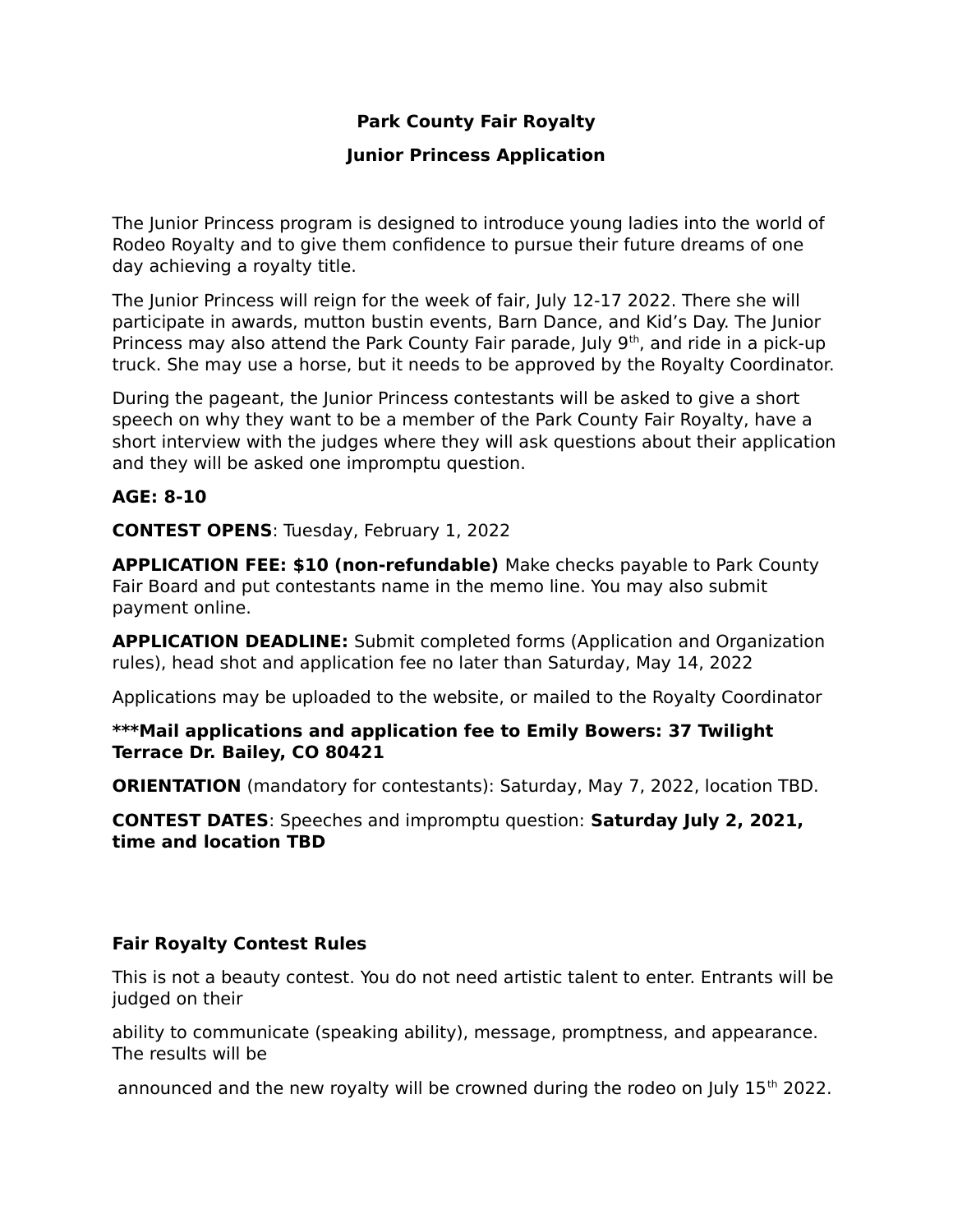**1.** Junior Princess must be female, at least 8 to 10 years of age

**2.** Entrant must be a U.S. Citizen and a resident of Park County or adjacent counties (Clear Creek,

 Summit, Lake, Chaffee, Fremont, Teller or Jefferson; other counties may enter with permission from

Park County Royalty Coordinator). Entrant does not have to be in 4-H or FFA

**3**. Be single, have never been married, have not been pregnant nor given birth to a child.

**4**. Entrants must have their parent or legal guardians' signature on the entry form. The purpose of this

signature is to allow Park County Fair to use the transcript for the interview. This entry signature also

ensures the parents/guardian is aware of her participation in this contest and provides their consent to

photos and videos that will be taken of all contestants for the use of promoting the Park County Fair and

Fair Royalty Program.

**5**. Entrants should be able to meet all time commitments, Behavior Policy and dress

code as set forth by the Park County Fair Board and the Park County Fair Royalty Program Coordinator.

**6.** Be an upstanding citizen and of good moral character (at the discretion of the Fair Board).

**7.** Entrants will be required to attend 2022 and 2023 Park County Fair to participate in award

presentations and any other activities deemed necessary by the Fair Board or Royalty Coordinator.

**8**. The elected Royalty Members are expected to be responsive in a timely fashion (not to exceed 24

hours) to the calls and emails of the Royalty Coordinator(s) or the Fair Board members.

**9**. If any current member of the Royalty program is unable to fulfill her duties and/or is

dismissed, it will be at the discretion of the Park County Fair Board and the Royalty Coordinator to select

her replacement or determine if one is necessary. She will immediately relinquish her title and all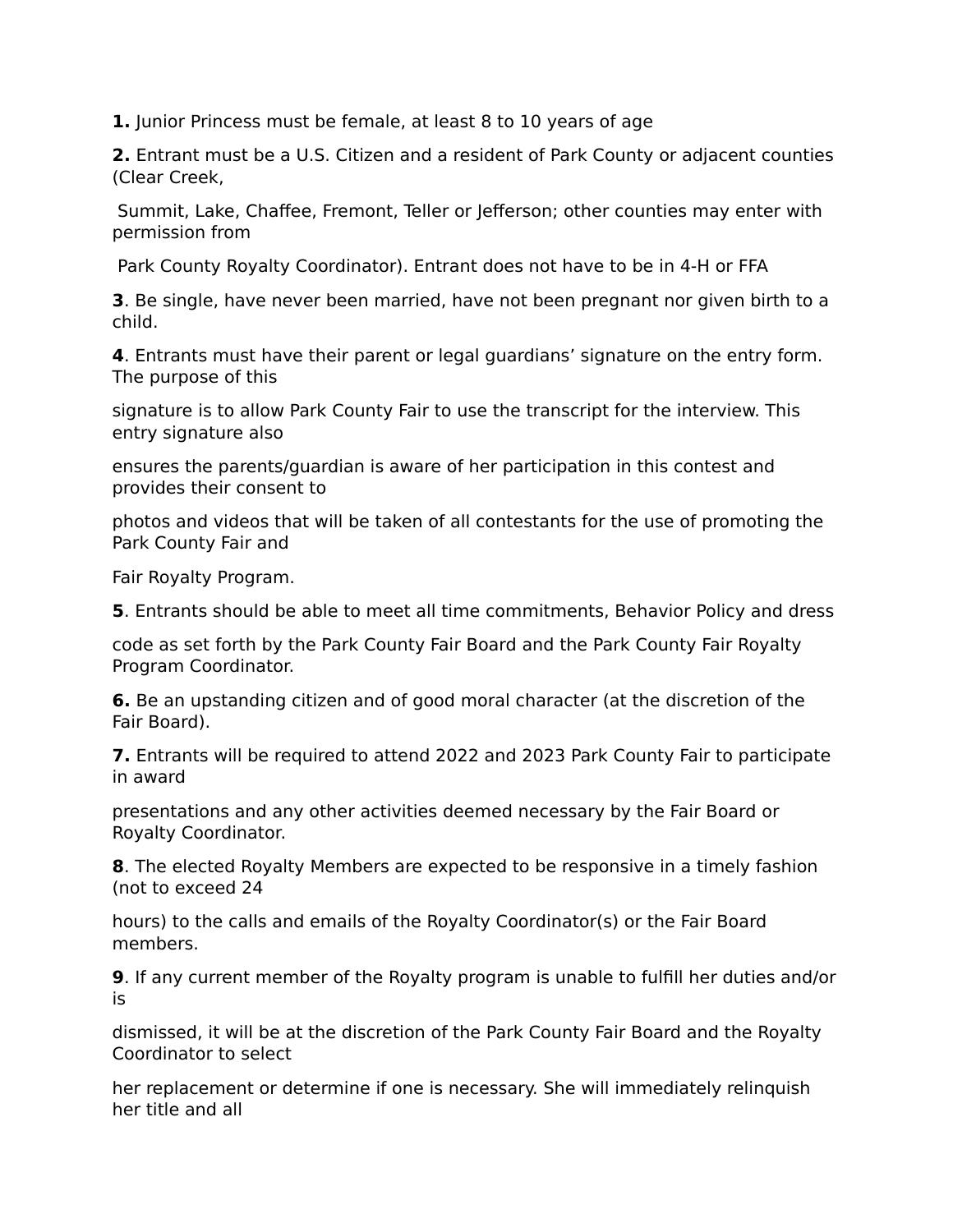privileges and prizes, including jackets, buckles, jewelry, etc. awarded to her. The sash and crown are the

property of the Park County Fair and will be immediately returned in the same condition as received or

reimburse the Fair for the cost of replacements.

## **\*\*\*The deadline for application entry is May 14th, 2022**.

The decision of the judge's is final. This contest may be cancelled if we have two or less entrants.

# **Judging:**

#### **Appearance:**

The aim of this division is to select the girl who rates the highest in grooming, posture, poise, and who most reflects the western image. Judges will be looking for neatness and cleanliness in every detail including hands, hair, boots and other apparel.

#### **Personality:**

The aim of this division is to select the girl who rates the highest in conversational ability, sense of humor, genuine interest, consideration for others and has a happy outlook on life.

#### **Speech, questions and interviews:**

The aim of this division is to select the girl who rates highest in interview ability, getting her ideas and thoughts across in conversation and answering the questions.

### **Biography:**

This should include name, age, school attending, parents, hobbies, favorite food, activities

involved in, and college or future plans.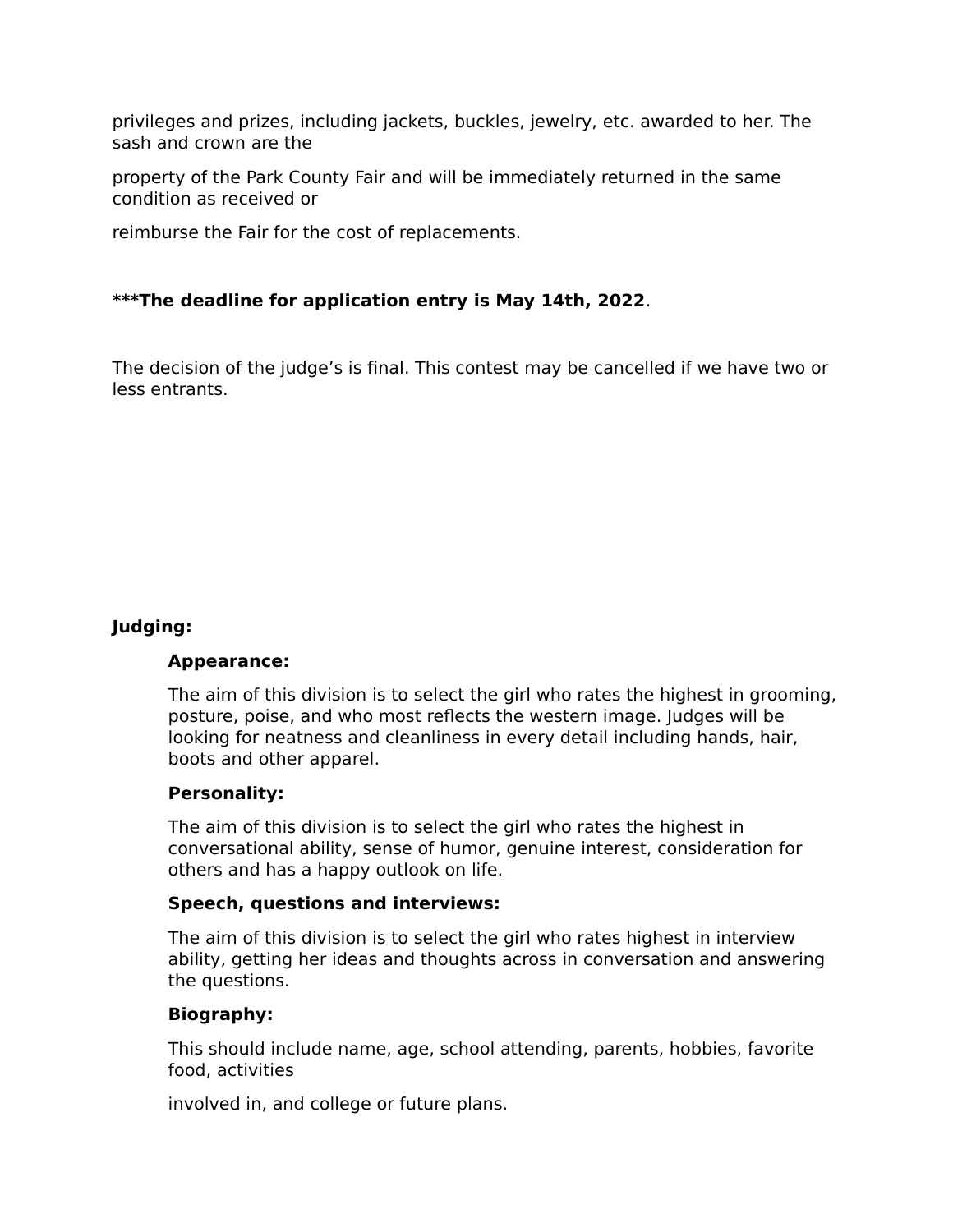The speech, and interview, will be held on July 2, 2022. For the interview, each entrant will

meet alone with the panel of judges. The judges will utilize the information from your

application. You will be judged on your conversational ability, speech, the answers to the judges'

questions, and your appearance/poise.

NOTE: The outfit for the interview and the speech should follow the dress code

## **AGREEMENT: I have read and understand the rules and agree to comply.**

Applicant Signature Date

Guardian Signature Date

# **APPLICATION FOR PARK COUNTY FAIR ROYALTY Junior Princess**

 $\mathcal{L}_\text{max} = \mathcal{L}_\text{max} = \mathcal{L}_\text{max} = \mathcal{L}_\text{max} = \mathcal{L}_\text{max} = \mathcal{L}_\text{max} = \mathcal{L}_\text{max} = \mathcal{L}_\text{max} = \mathcal{L}_\text{max} = \mathcal{L}_\text{max} = \mathcal{L}_\text{max} = \mathcal{L}_\text{max} = \mathcal{L}_\text{max} = \mathcal{L}_\text{max} = \mathcal{L}_\text{max} = \mathcal{L}_\text{max} = \mathcal{L}_\text{max} = \mathcal{L}_\text{max} = \mathcal{$ 

 $\mathcal{L}_\text{max} = \mathcal{L}_\text{max} = \mathcal{L}_\text{max} = \mathcal{L}_\text{max} = \mathcal{L}_\text{max} = \mathcal{L}_\text{max} = \mathcal{L}_\text{max} = \mathcal{L}_\text{max} = \mathcal{L}_\text{max} = \mathcal{L}_\text{max} = \mathcal{L}_\text{max} = \mathcal{L}_\text{max} = \mathcal{L}_\text{max} = \mathcal{L}_\text{max} = \mathcal{L}_\text{max} = \mathcal{L}_\text{max} = \mathcal{L}_\text{max} = \mathcal{L}_\text{max} = \mathcal{$ 

 $\mathcal{L}_\text{max} = \mathcal{L}_\text{max} = \mathcal{L}_\text{max} = \mathcal{L}_\text{max} = \mathcal{L}_\text{max} = \mathcal{L}_\text{max} = \mathcal{L}_\text{max} = \mathcal{L}_\text{max} = \mathcal{L}_\text{max} = \mathcal{L}_\text{max} = \mathcal{L}_\text{max} = \mathcal{L}_\text{max} = \mathcal{L}_\text{max} = \mathcal{L}_\text{max} = \mathcal{L}_\text{max} = \mathcal{L}_\text{max} = \mathcal{L}_\text{max} = \mathcal{L}_\text{max} = \mathcal{$ 

 $\frac{\frac{1}{2} \left( \frac{1}{2} \right) \left( \frac{1}{2} \right) \left( \frac{1}{2} \right) \left( \frac{1}{2} \right) \left( \frac{1}{2} \right) \left( \frac{1}{2} \right) \left( \frac{1}{2} \right) \left( \frac{1}{2} \right) \left( \frac{1}{2} \right) \left( \frac{1}{2} \right) \left( \frac{1}{2} \right) \left( \frac{1}{2} \right) \left( \frac{1}{2} \right) \left( \frac{1}{2} \right) \left( \frac{1}{2} \right) \left( \frac{1}{2} \right) \left($ 

Please type or neatly print and complete all pages

 $\frac{1}{2}$  ,  $\frac{1}{2}$  ,  $\frac{1}{2}$  ,  $\frac{1}{2}$  ,  $\frac{1}{2}$  ,  $\frac{1}{2}$  ,  $\frac{1}{2}$  ,  $\frac{1}{2}$  ,  $\frac{1}{2}$  ,  $\frac{1}{2}$  ,  $\frac{1}{2}$  ,  $\frac{1}{2}$  ,  $\frac{1}{2}$  ,  $\frac{1}{2}$  ,  $\frac{1}{2}$  ,  $\frac{1}{2}$  ,  $\frac{1}{2}$  ,  $\frac{1}{2}$  ,  $\frac{1$ 

| Name |  |
|------|--|
|      |  |

Mailing Address, City, and Zip code:

Contestant's Telephone \_\_\_\_\_\_\_\_\_\_\_\_\_\_\_\_\_\_\_\_\_\_\_\_\_\_\_\_\_\_\_\_\_\_\_\_\_\_\_\_\_\_\_\_\_\_\_\_\_\_\_\_\_\_\_

Date of Birth \_\_\_\_\_\_\_\_\_\_\_\_

Email Address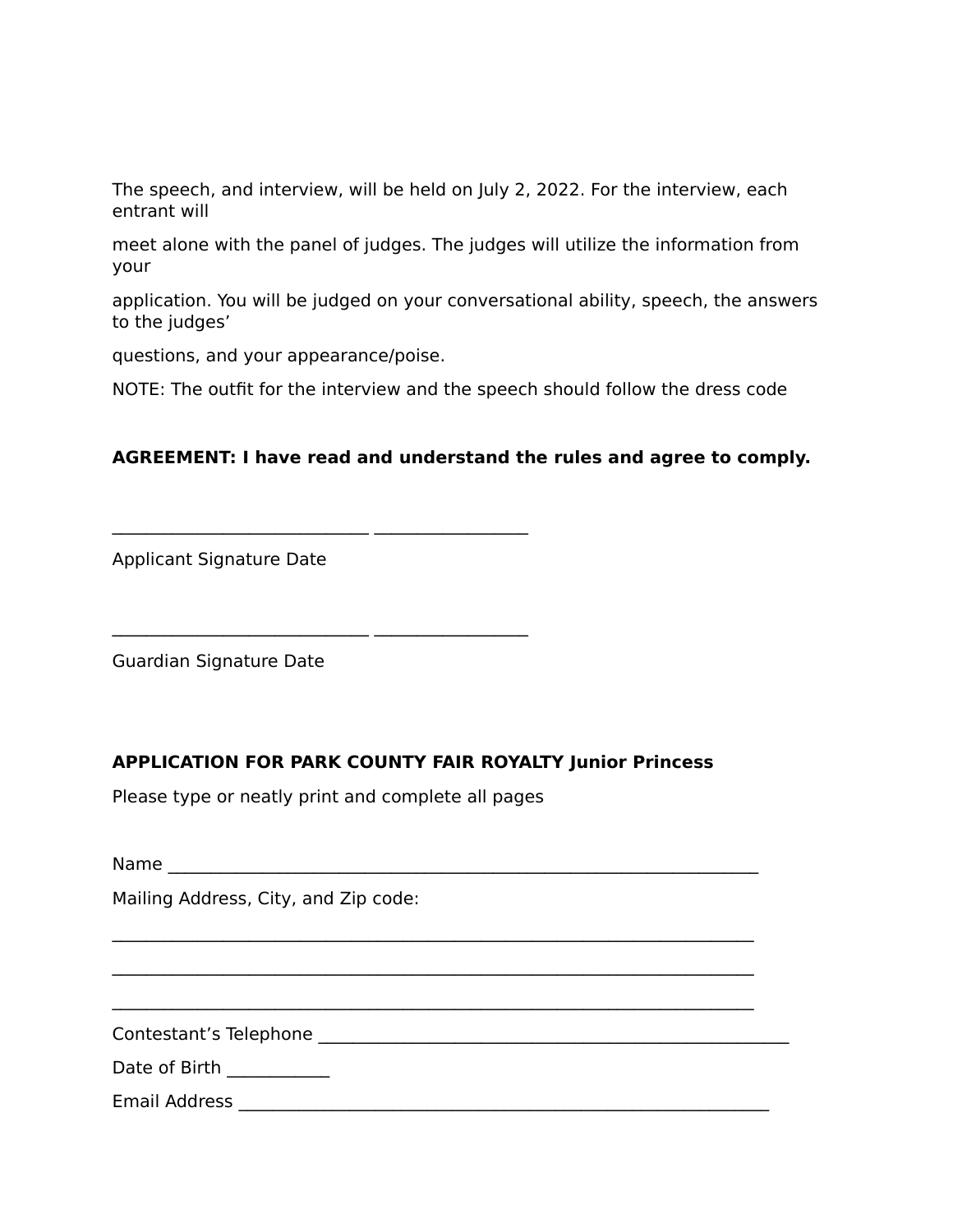Parent's Names \_\_\_\_\_\_\_\_\_\_\_\_\_\_\_\_\_\_\_\_\_\_\_\_\_\_\_\_\_\_\_\_\_\_\_\_\_\_\_\_\_\_\_\_\_\_\_\_\_\_\_\_\_\_\_\_\_\_\_\_\_ Parent's Phone Number \_\_\_\_\_\_\_\_\_\_\_\_\_\_\_\_\_\_\_\_\_\_\_\_\_\_\_\_\_\_\_\_\_\_\_\_\_\_\_\_\_\_\_\_\_\_\_\_\_\_\_\_\_\_\_ Parent's Email Address \_\_\_\_\_\_\_\_\_\_\_\_\_\_\_\_\_\_\_\_\_\_\_\_\_\_\_\_\_\_\_\_\_\_\_\_\_\_\_\_\_\_\_\_\_\_\_\_\_\_\_\_\_\_\_\_\_\_\_\_\_ Education:

Scholastic Plans and Future ambitions:

Experience with Rodeo, Fair, Horse Shows, Etc.:

Honors and Awards, Community Service:

Hobbies:

How can I contribute to the Fair Royalty Program and serve the community?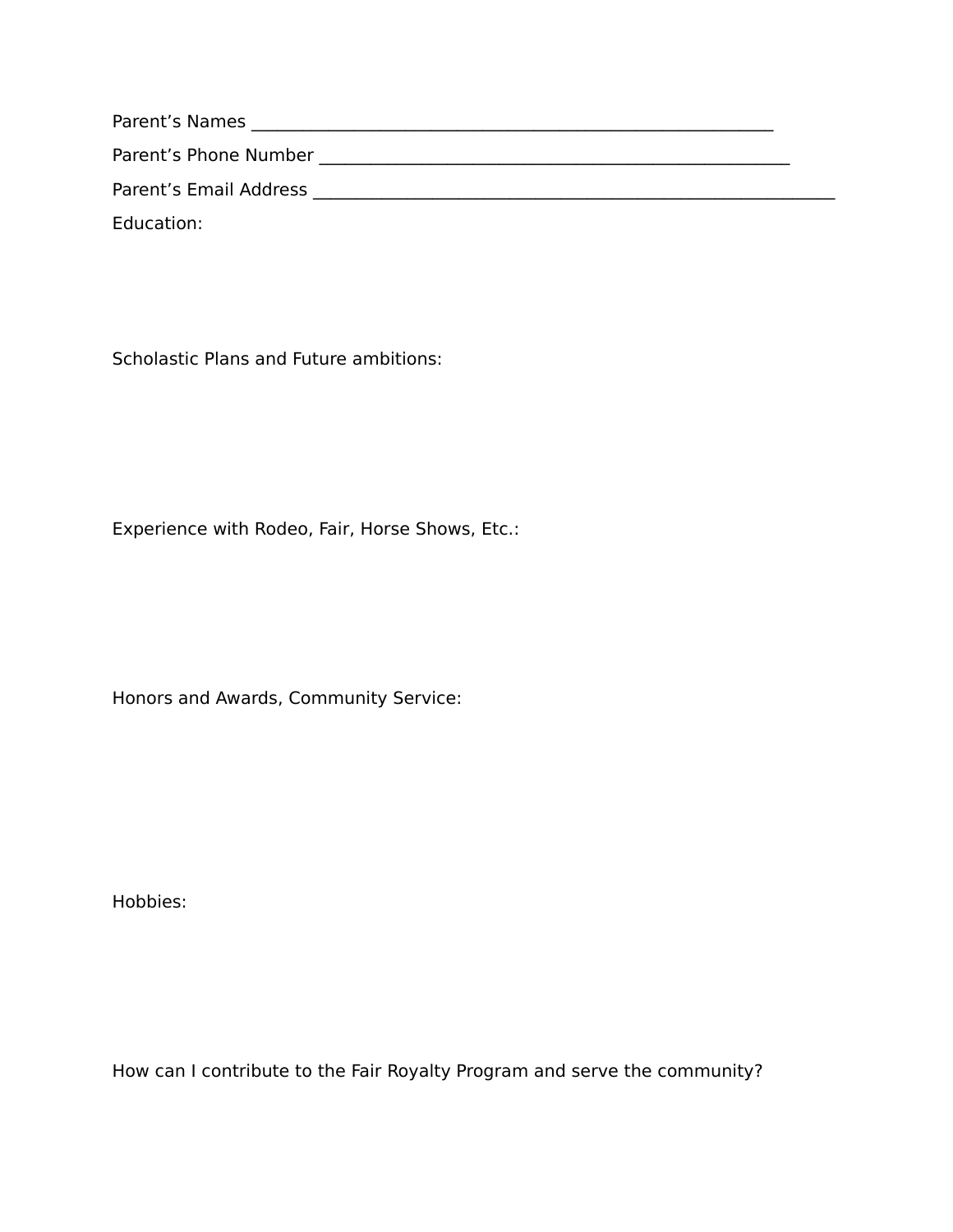What do you expect to get in return if you were to win as a participant in this program?

In consideration of my application being accepted, I hereby for myself, my executor, administrators and

assignees, agree to abide, and that they shall abide, by all rules and regulations pertaining to the Park

County Fair Royalty Contest and I HAVE READ, UNDERSTAND, AND AGREED TO THE RELEASE AND

WAIVER OF LIABILITY AND ASSUMPTION OF RISK AGREEMENT. I further agree to indemnify the Fair

Board and Park County from and against any loss or damage sustained by reason of any claims made by

any of my executors, administrators or assignees. Also, I understand that by participating I release the

right, title and claim of any photographs or any other media that may be taken, recorded, taped or

otherwise captured by the Fair Board or Park County for their use. I certify that I know the rules of the